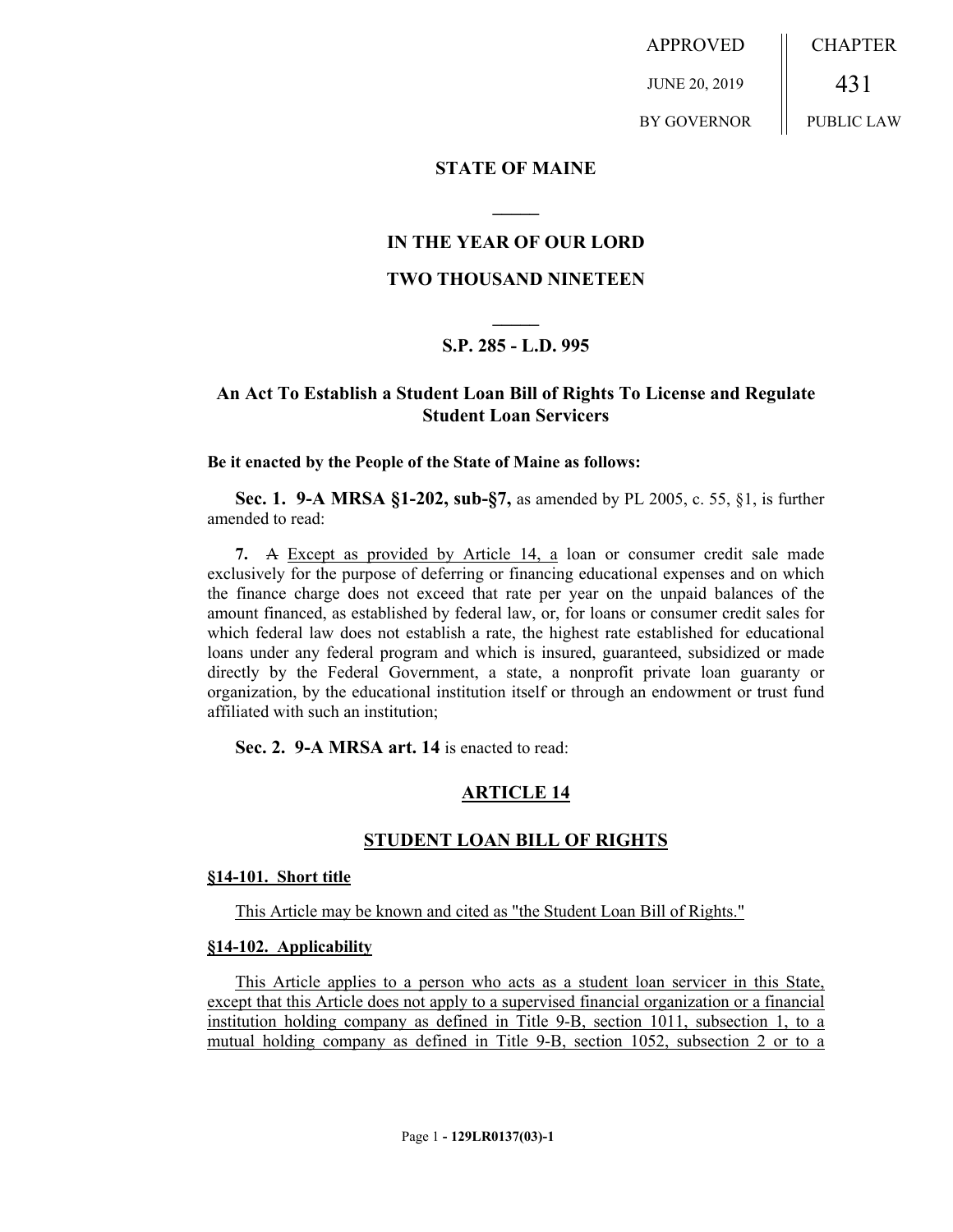wholly owned subsidiary of a supervised financial organization, financial institution holding company or mutual holding company.

# **§14-103. Definitions**

As used in this Article, unless the context otherwise indicates, the following terms have the following meanings.

**1. Servicing.** "Servicing" means:

A. Receiving any scheduled periodic payments from a student loan borrower or notification of such payments and applying the payments to the student loan borrower's account pursuant to the terms of a student education loan or to the terms of the contract governing the servicing of the student education loan;

B. During a period when a payment is not required on a student education loan, maintaining account records for a student education loan and communicating with a student loan borrower regarding the loan on behalf of the loan's holder; or

C. Interactions with a student loan borrower, including activities to help prevent default on obligations arising from student education loans, conducted to facilitate any of the activities described in paragraph A or B.

**2. Student education loan.** "Student education loan" means a loan that is extended to a student loan borrower expressly for postsecondary education expenses or other school-related expenses and does not include open-ended credit or any loan that is secured by real property.

**3. Student loan borrower.** "Student loan borrower" means:

A. A resident of this State who has received or agreed to pay a student education loan; or

B. A person who shares legal responsibility with a resident under paragraph A for repaying the student education loan.

**4. Student loan servicer.** "Student loan servicer" means a person, wherever located, responsible for the servicing of a student education loan to a student loan borrower. "Student loan servicer" does not include a supervised financial organization or a financial institution holding company as defined in Title 9-B, section 1011, subsection 1, a mutual holding company as defined in Title 9-B, section 1052, subsection 2 or a wholly owned subsidiary of a supervised financial organization, financial institution holding company or mutual holding company.

**5. Superintendent.** "Superintendent" means the Superintendent of Consumer Credit Protection within the Department of Professional and Financial Regulation.

# **§14-104. Student loan ombudsman**

The superintendent shall, using licensing and investigation fees collected pursuant to section 14-107, support, maintain and designate a student loan ombudsman within the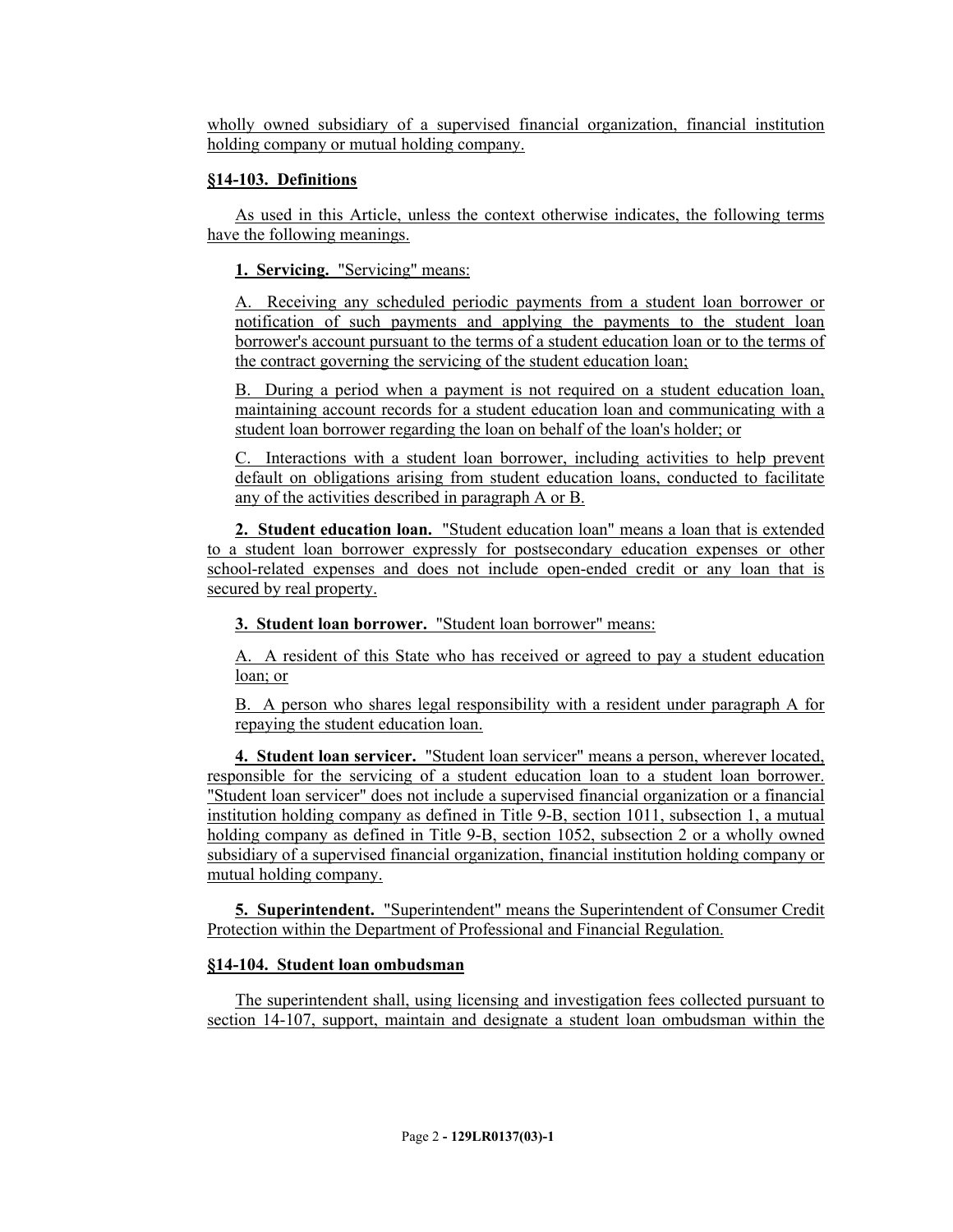Department of Professional and Financial Regulation, Bureau of Consumer Credit Protection to provide timely assistance to student loan borrowers.

The student loan ombudsman, in consultation with the superintendent, shall:

**1. Complaints.** Receive, review and attempt to resolve complaints between:

A. Student loan borrowers; and

B. Student loan servicers or any other participants in student education loan lending, including, but not limited to, originators servicing their own student education loans. The ombudsman may collaborate with institutions of higher education to attempt to resolve complaints;

**2. Data.** Compile and analyze data on student loan borrower complaints as described in subsection 1 and as resolved pursuant to section 14-106;

**3. Assistance.** Assist student loan borrowers to understand their rights and responsibilities under the terms of student education loans;

**4. Information.** Provide information to the public, agencies, Legislators and others regarding the problems and concerns of student loan borrowers and make recommendations for resolving those problems and concerns;

**5. Laws, regulations and policies.** Analyze and monitor the development and implementation of federal, state and local laws, ordinances, regulations, rules and policies relating to student loan borrowers and recommend any necessary changes;

**6. Student loan history.** Review, as authorized and appropriate, the complete student education loan history for a student loan borrower who provides written consent for such a review;

**7. Outreach.** Provide sufficient outreach and disseminate information concerning the availability of the student loan ombudsman to assist student loan borrowers and potential student loan borrowers, public institutions of higher education, student loan servicers and any other participants in student education loan lending with any student education loan servicing concerns;

**8. Assistance with complaints.** Seek the assistance of an exempt organization in the resolution of a student loan borrower complaint as described in subsection 1 involving that exempt organization. The exempt organization shall cooperate with the student loan ombudsman as required by section 14-106. For purposes of this subsection, "exempt organization" means the Finance Authority of Maine and financial institutions exempt from this Article pursuant to section 14-107, subsection 1; and

**9. Other actions.** Take any other actions necessary to fulfill the duties of the student loan ombudsman as set forth in this Article.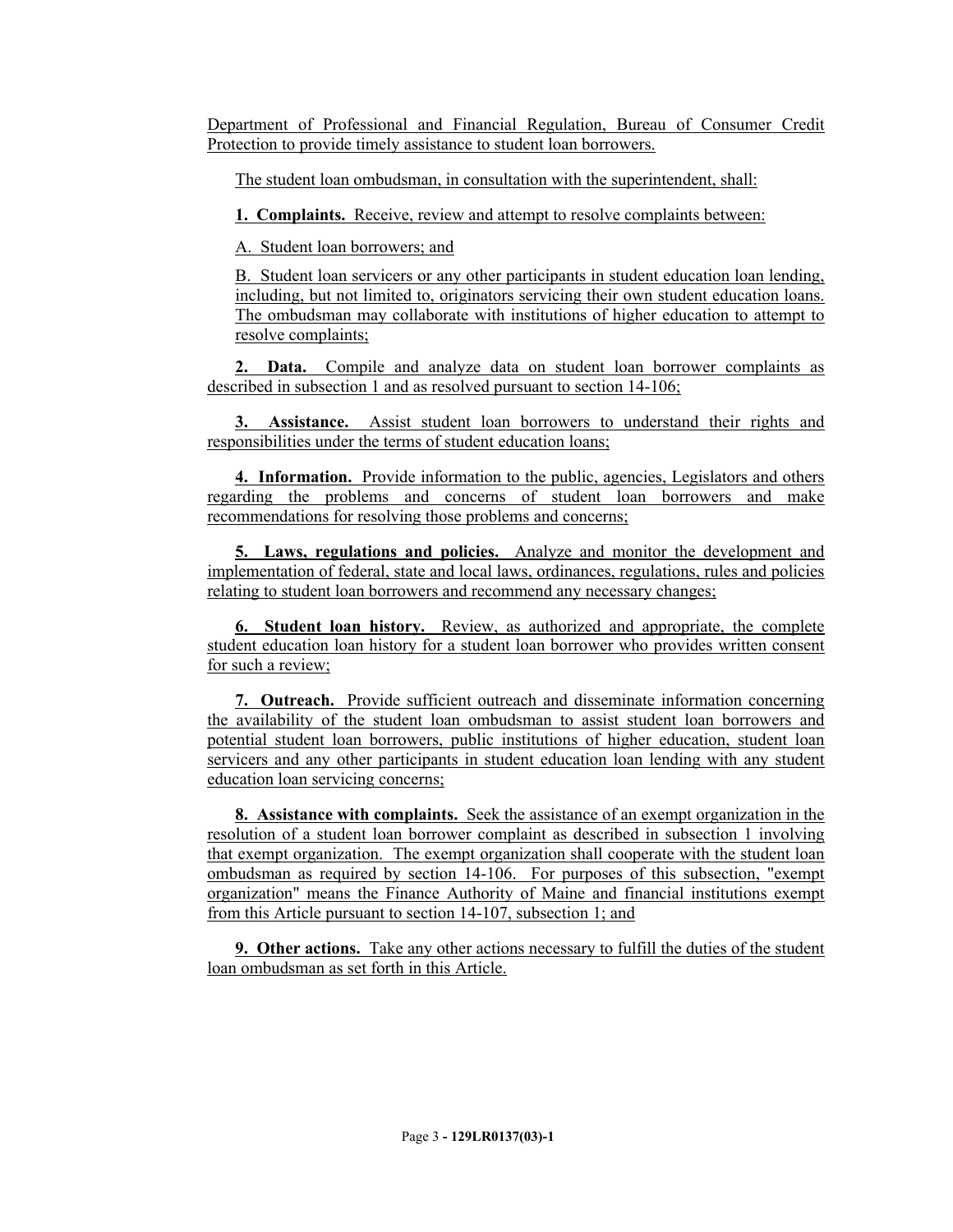# **§14-105. Annual report**

The superintendent shall submit a report by January 1st of each year to the joint standing committees of the Legislature having jurisdiction over education and cultural affairs and insurance and financial services matters. The report must include:

**1. Implementation.** A description of actions taken with respect to the implementation of this Article;

**2. Effectiveness.** An assessment of the overall effectiveness of the student loan ombudsman, including information, in the aggregate, regarding student loan borrower complaints investigated with the assistance of an organization that is exempt from this Article pursuant to section 14-107, subsection 1;

**3. Funding.** An accounting of the funding for the program, including the license, examination and investigation fees collected pursuant to this Article, and whether those funds are adequate for or are in excess of the costs of carrying out the duties of this Article; and

**4. Additional steps.** Recommendations regarding additional steps for the Department of Professional and Financial Regulation to gain regulatory control over licensing and enforcement with respect to student loan servicers.

**5. Additional steps.** Recommendations regarding additional steps for the Department of Professional and Financial Regulation to gain regulatory control over licensing and enforcement with respect to student loan servicers.

### **§14-106. Assistance by exempt organization; report**

An exempt organization that is requested by the student loan ombudsman to provide assistance pursuant to section 14-104, subsection 8 shall provide, in a timely manner, the information requested by the ombudsman necessary to investigate and resolve a student loan borrower complaint, including the steps taken by the exempt organization to resolve the complaint, or, on its own, shall resolve, in a timely manner, the complaint and provide the ombudsman with documentation regarding the resolution. Annually, an exempt organization that is involved in the resolution of a complaint pursuant to this section shall report to the ombudsman the number of complaints received and the number of complaints resolved by the exempt organization. For purposes of this section, "exempt organization" means the Finance Authority of Maine and financial institutions exempt from this Article pursuant to section 14-107, subsection 1.

### **§14-107. Licensing of student loan servicers**

A person may not act as a student loan servicer, directly or indirectly, without first obtaining a license from the superintendent pursuant to this section, unless that person is exempt from licensure pursuant to subsection 1.

**1. Exempt.** The following persons are exempt from student loan servicer licensing requirements: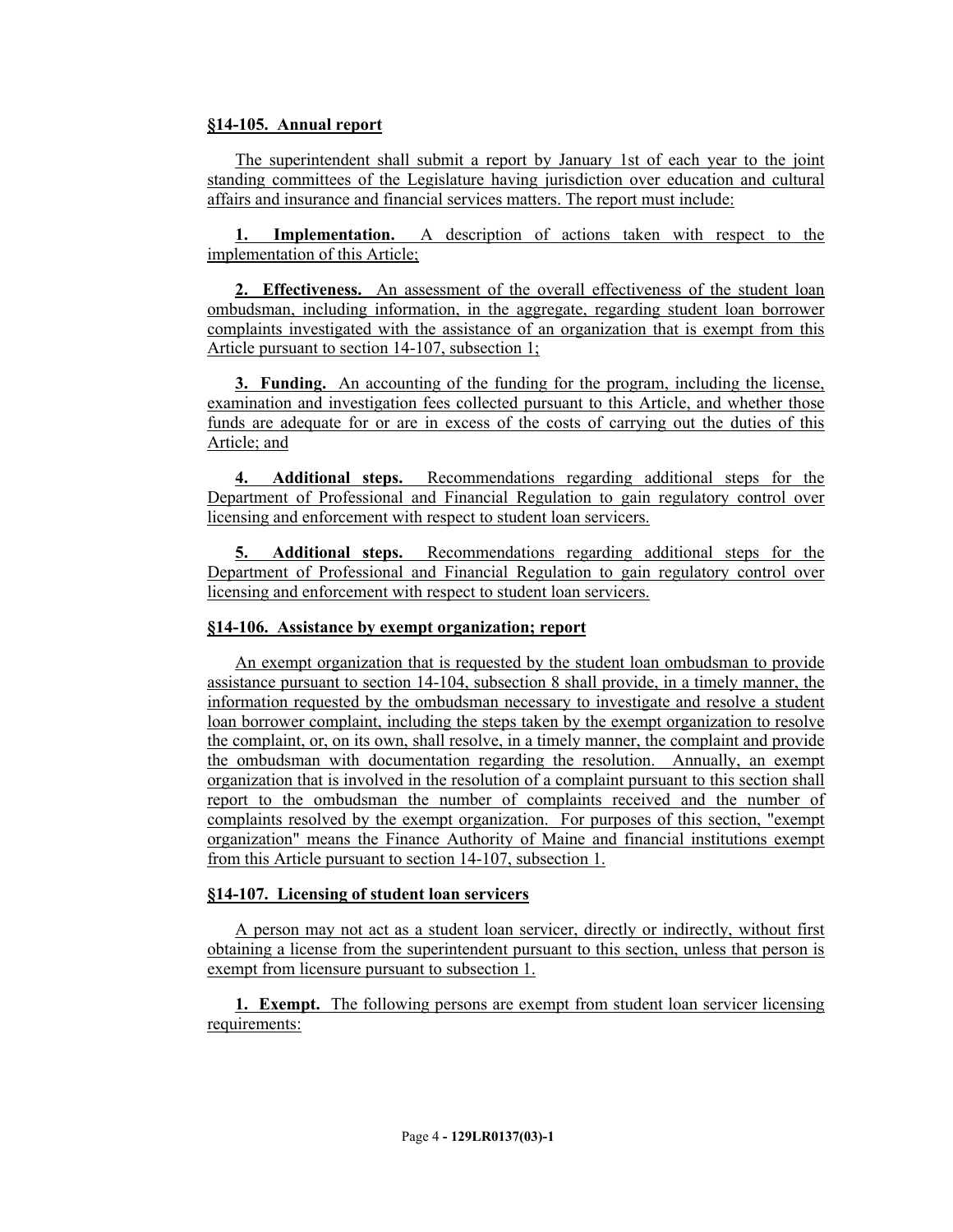A. A licensed bank or credit union, a wholly owned subsidiary of such a bank or credit union and an operating subsidiary of such a bank or credit union as long as each owner of the operating subsidiary is wholly owned by that bank or credit union;

B. A supervised financial organization or a Maine financial institution holding company as defined in Title 9-B, section 1011, subsection 2; a Maine financial institution as defined in Title 9-B, section 1011, subsection 6; a mutual holding company as defined in Title 9-B, section 1052, subsection 2 whose home state, as defined in Title 9-B, section 131, subsection 20-A, is Maine; or a wholly owned subsidiary of a supervised financial organization, Maine financial institution holding company, Maine financial institution or mutual holding company; and

C. The Finance Authority of Maine.

**2. Application.** A person seeking to act within this State as a student loan servicer shall make a written application to the superintendent for an initial license in such form as the superintendent prescribes. The application must be accompanied by:

A. Financial statements and references of all applicants for a license as the superintendent considers necessary;

B. Information regarding the history of criminal convictions of the following:

(1) The applicant;

(2) Partners, if the applicant is a partnership;

(3) Members, if the applicant is a limited liability company or association; and

(4) Officers, directors and principal employees, if the applicant is a corporation.

The information submitted pursuant to this paragraph must be sufficient, as determined by the superintendent, to make the findings under subsection 3;

C. A nonrefundable license fee of \$1,000; and

D. A nonrefundable investigation fee of \$800.

The superintendent may require or allow applications to be made electronically through the nationwide mortgage licensing system and registry, as defined in section 13-102, subsection 8. An applicant using that system shall pay any required processing fees.

**3. Investigation of applicant.** Upon the filing of an application for an initial license and the payment of the fees for licensing and investigation pursuant to subsection 2, the superintendent shall investigate the financial condition and responsibility, financial and business experience, character and general fitness of the applicant. The superintendent, in accordance with Title 25, section 1706, may conduct state and national criminal history record checks of the applicant and of each partner, member, officer, director and principal employee of the applicant. The superintendent may issue a license if the superintendent finds that:

A. The applicant's financial condition is sound;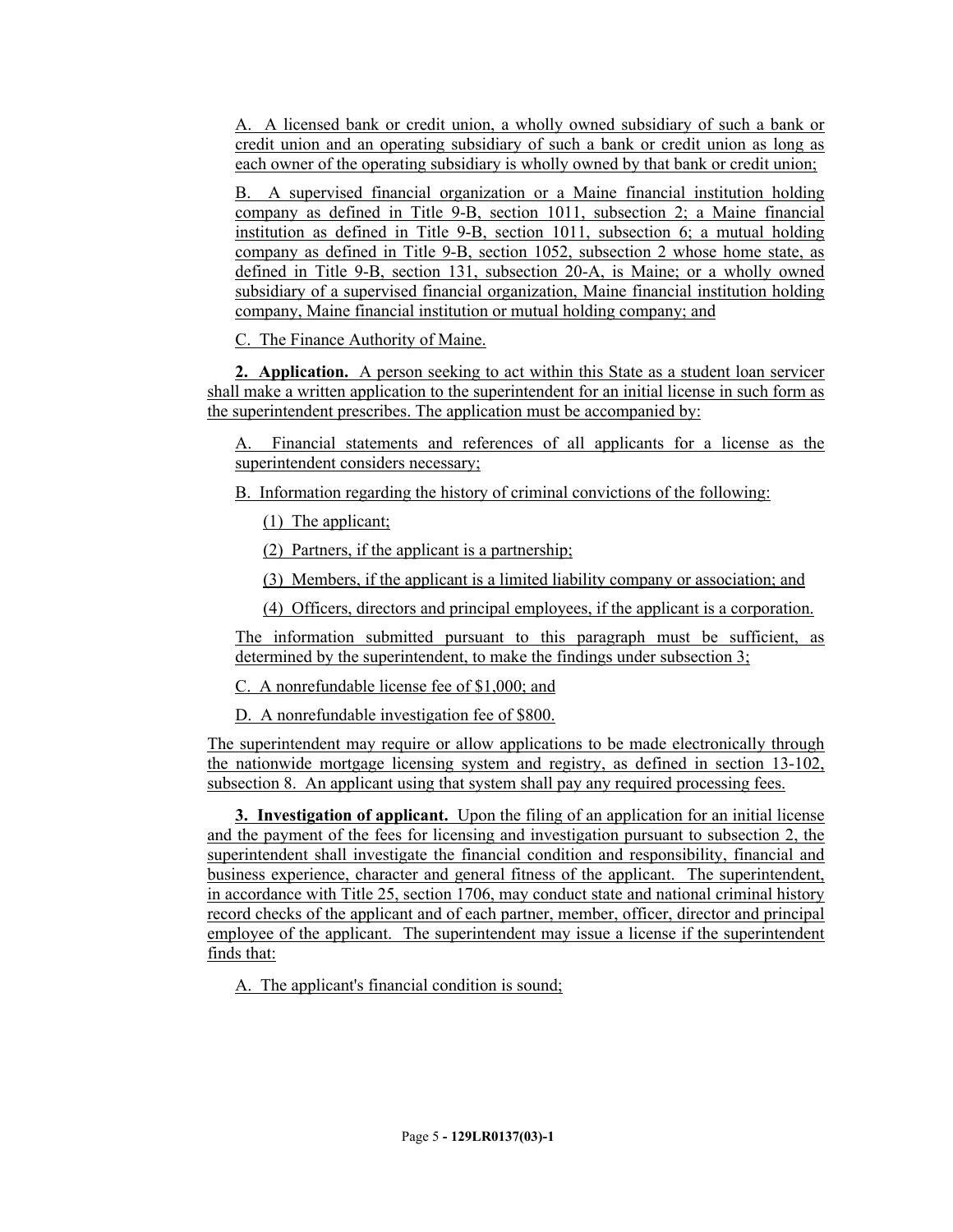B. The applicant's business will be conducted honestly, fairly, equitably, carefully and efficiently within the purposes and intent of this Article and in a manner commanding the confidence and trust of the community;

C. If the applicant is:

(1) An individual, the individual is in all respects properly qualified and of good character;

(2) A partnership, each partner is in all respects properly qualified and of good character;

(3) A corporation, the president, chair of the executive committee, senior officer responsible for the corporation's business and chief financial officer or any other person who performs similar functions as determined by the superintendent, each director, each trustee and each shareholder owning 10% or more of each class of the securities of the corporation is in all respects properly qualified and of good character; or

(4) A limited liability company or association, each member is in all respects properly qualified and of good character;

D. No person on behalf of the applicant knowingly has made an incorrect statement of a material fact in the application or in any report or statement made pursuant to this Article; and

E. The applicant has met any other requirements as determined by the superintendent.

**4. License expiration.** A license issued pursuant to this Article expires at the close of business on September 30th of the odd-numbered year following its issuance, unless renewed or earlier surrendered, suspended or revoked pursuant to this Article. No later than 15 days after a licensee ceases to engage in the business of student education loan servicing in this State for any reason, including a business decision to terminate operations in this State, license revocation, bankruptcy or voluntary dissolution, the licensee shall provide written notice of surrender to the superintendent and shall surrender to the superintendent its license for each location in which the licensee has ceased to engage in such business. The written notice of surrender must identify the location where the records of the licensee will be stored and the name, address and telephone number of an individual authorized to provide access to the records. The surrender of a license does not reduce or eliminate the licensee's civil or criminal liability arising from acts or omissions occurring prior to the surrender of the license, including any administrative actions undertaken by the superintendent to revoke or suspend a license, assess a civil penalty, order restitution or exercise any other authority provided to the superintendent. If the superintendent permits or requires licensing through the nationwide mortgage licensing system and registry pursuant to subsection 2, the superintendent may amend the license term and license expiration date to comply with the parameters of the system. License and investigation fees must be apportioned so the average of such fees does not increase on an annualized basis.

**5. License renewal.** A license issued pursuant to this Article may be renewed for the ensuing 24-month period upon the filing of an application containing all required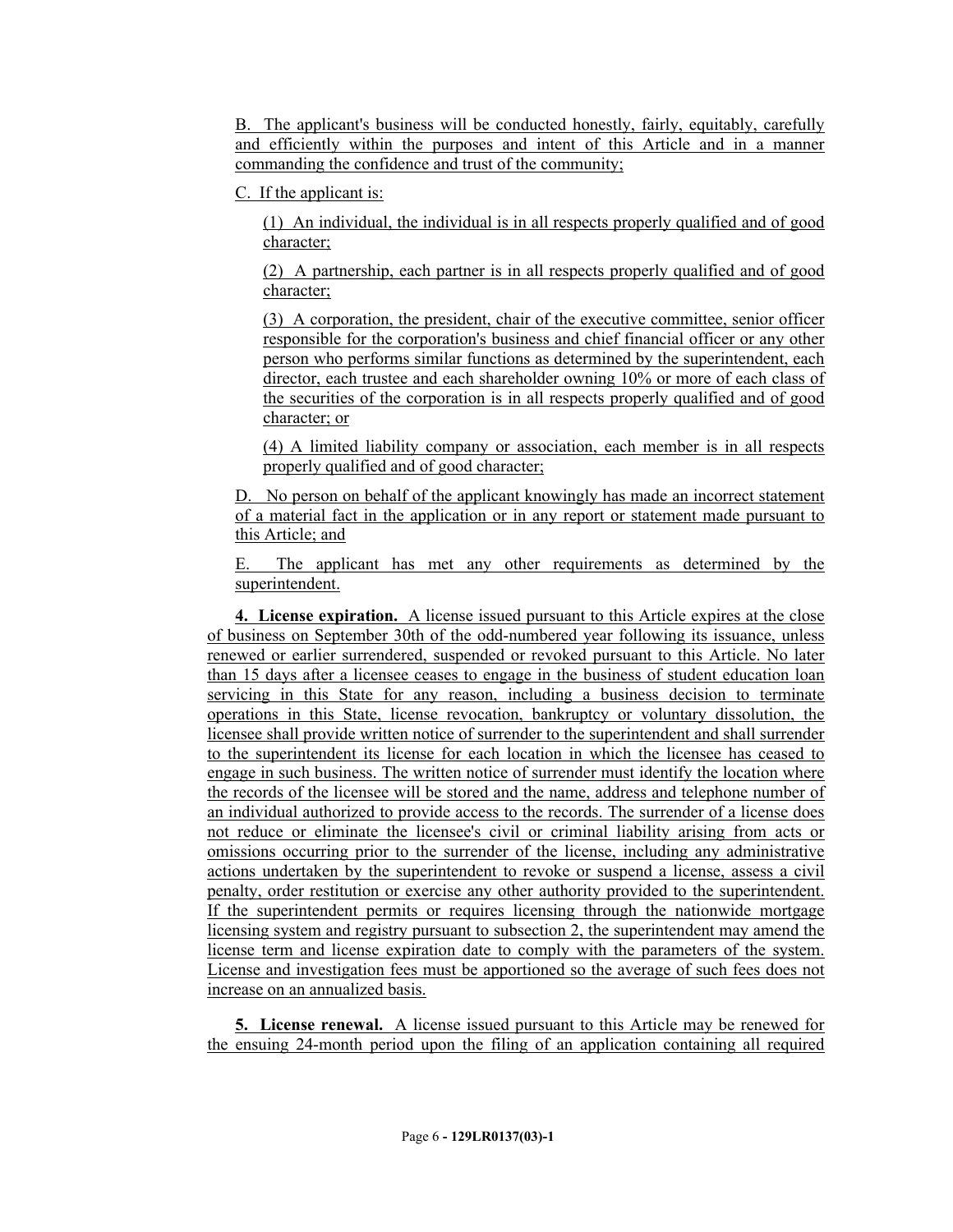documents and fees as provided in this section. A renewal application must be filed on or before September 1st of the year in which the license expires. A renewal application filed with the superintendent after September 1st that is accompanied by a \$100 late fee is deemed to be timely and sufficient. If an application for a renewal license has been filed with the superintendent on or before the date the license expires, the license sought to be renewed continues in effect until the issuance by the superintendent of the renewal license applied for or until the superintendent has notified the licensee in writing of the superintendent's refusal to issue the renewal license together with the grounds upon which the refusal is based. The superintendent may refuse to issue a renewal license on any ground on which the superintendent might refuse to issue an initial license.

**6. Dishonored check.** If a check filed with the superintendent to pay a license, investigation or renewal fee under this section is dishonored, the superintendent shall automatically suspend the license or the renewal license that has been issued but is not yet effective. The superintendent shall give the licensee notice of the automatic suspension pending proceedings for revocation or refusal to renew and an opportunity for a hearing on such actions in accordance with Article 6.

**7. Update application information.** An applicant or licensee under this Article shall notify the superintendent, in writing, of any change in the information provided in its initial application for a license or its most recent renewal application for a license, as applicable, not later than 10 business days after the occurrence of the event that results in the change.

**8. Incomplete application.** The superintendent may consider an application for a license under this Article abandoned if the applicant fails to respond to any request for information required under this Article or any rules adopted pursuant to this Article, as long as the superintendent notifies the applicant, in writing, that the application will be considered abandoned if the applicant fails to submit the information within 60 days after the date on which the request for information was made. An application filing fee paid prior to the date an application is abandoned pursuant to this subsection may not be refunded. Abandonment of an application pursuant to this subsection does not preclude the applicant from submitting a new application for a license under this Article.

**9. Automatic licensure.** The superintendent shall issue automatically a limited, irrevocable license to a person servicing a student loan under contract with the United States Department of Education as follows.

A. A person seeking to act within this State as a student loan servicer is exempt from the procedures described in subsection 2, except for subsection 2, paragraphs C and D, upon a determination by the superintendent that student loan servicing performed in this State is solely conducted pursuant to a contract or contracts awarded by the United States Secretary of Education under 20 United States Code, Section 1087f. The procedure to document eligibility for such an exemption must be prescribed by the superintendent.

B. The superintendent shall issue automatically a license to a person determined exempt by the superintendent pursuant to paragraph A; that person is deemed to have met all of the requirements of subsection 3.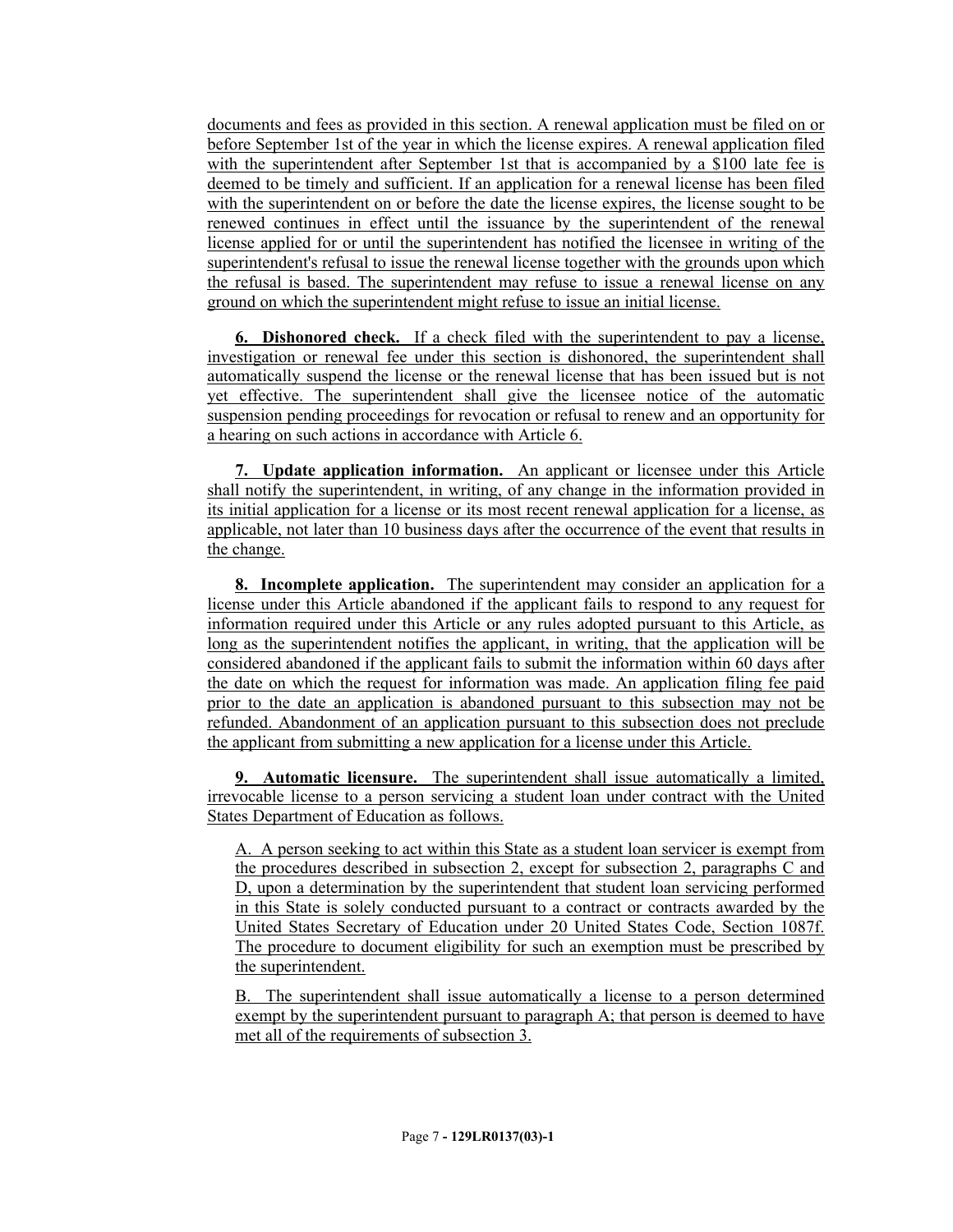C. A person issued a license pursuant to this subsection is exempt from subsections 4 to 8.

D. A person issued a license pursuant to this subsection shall provide the superintendent with written notice within 7 days following the notification of the expiration, revocation or termination of any contract awarded by the United States Secretary of Education under 20 United States Code, Section 1087f; that person has 30 days to satisfy the requirements of this Article in order to continue to act as a student loan servicer within this State. Upon the expiration of the 30-day period, if the person seeking to act as a student loan servicer within this State has not satisfied all requirements established under this Article, the superintendent shall immediately suspend any license issued under this subsection.

E. With respect to student loan servicing not conducted pursuant to a contract awarded by the United States Secretary of Education under 20 United States Code, Section 1087f, this subsection does not prevent the superintendent from issuing an order to temporarily or permanently prohibit or bar a person from acting as a student loan servicer.

F. With respect to student loan servicing conducted pursuant to a contract awarded by the United States Secretary of Education under 20 United States Code, Section 1087f, this subsection does not prevent the superintendent from issuing a cease and desist order or injunction against a student loan servicer to cease activities in violation of this Article or the Maine Unfair Trade Practices Act.

**10. Branch office license; change of license notification.** A licensee under this Article may not act within this State as a student loan servicer under any name or at any place of business other than those named in the license. Any change of location of a place of business of a licensee requires prior written notice to the superintendent. Not more than one place of business may be maintained under the same license, but the superintendent may issue more than one license to a licensee that complies with the provisions of this Article as to each license. If a licensee desires to carry on business in more than one location, the licensee shall procure a branch office license for each additional location where the business is to be conducted. A license is not transferable or assignable.

**11. Records retention; records request.** A student loan servicer shall maintain adequate records of each student education loan transaction for not less than 2 years following the final payment on the student education loan or the assignment of the student education loan, whichever occurs first, or except as otherwise required by federal law, a federal student loan education agreement or a contract between the Federal Government and a licensee under this Article.

Upon request by the superintendent, a student loan servicer shall make such records available or shall send such records to the superintendent by registered or certified mail, return receipt requested, or by any express delivery carrier that provides a dated delivery receipt, not later than 5 business days after requested by the superintendent to do so. The superintendent may grant a licensee additional time to make such records available or to send the records to the superintendent.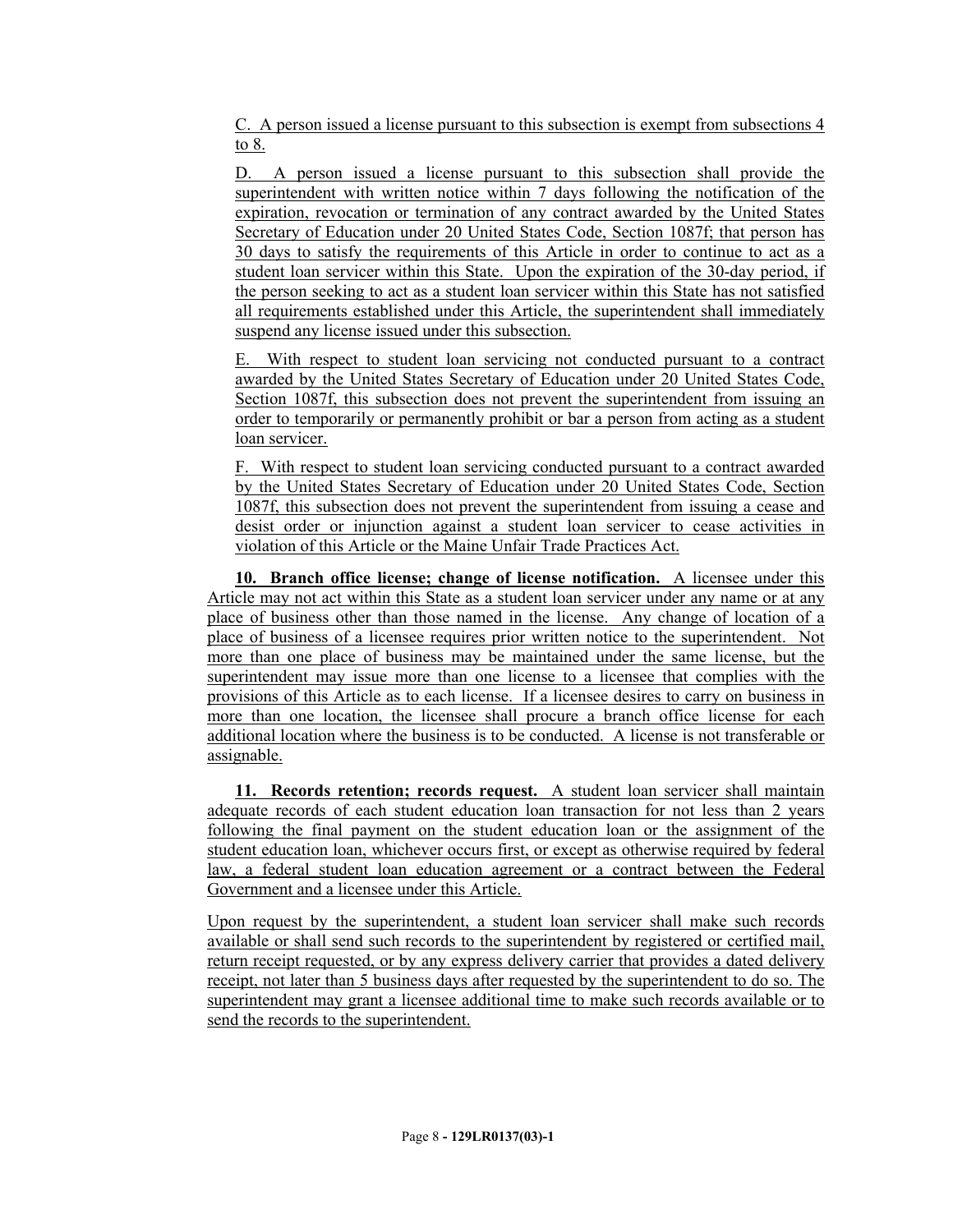**12. License suspension and revocation; refusal to renew.** The superintendent may suspend, revoke or refuse to renew a license issued pursuant to this section or take any other action in accordance with Article 6 if the superintendent finds one of the following:

A. The licensee has violated any provision of this Article or any rule or order lawfully adopted or made pursuant to and within the authority of this Article; or

B. Any fact or condition exists that, if it had existed at the time of the original application for the license, clearly would have warranted a denial of the license.

An abatement of the license fee may not be made if the license is surrendered, revoked or suspended.

### **§14-108. Student loan servicers**

**1. Definition.** As used in this section, "nonconforming payment" means a payment on a student education loan of a student loan borrower that is different than the required payment.

**2. Requirements.** Except as otherwise provided in federal law, a federal student education loan agreement or a contract between the Federal Government and a student loan servicer, a student loan servicer shall comply with the requirements of this subsection.

A. Upon receipt of a written inquiry from a student loan borrower or the representative of a student loan borrower, a student loan servicer shall respond by:

(1) Acknowledging receipt of the written inquiry within 10 days; and

(2) Providing, within 30 days after receiving the inquiry, information relating to the inquiry and, if applicable, the action the student loan servicer will take to correct the student loan borrower's account or an explanation of the student loan servicer's position that the borrower's account is correct.

B. A student loan servicer shall inquire of a student loan borrower how to apply an overpayment or prepayment to a student loan. A student loan borrower's direction on how to apply an overpayment or prepayment to a student loan must stay in effect for any future overpayments or prepayments during the term of a student loan until the borrower provides different directions. For purposes of this paragraph, "overpayment" or "prepayment" means a payment on a student loan in excess of the monthly amount due from a borrower on a student loan.

C. A student loan servicer shall apply a partial payment or underpayment in a manner that minimizes late fees and negative credit reporting. When loans on a student loan borrower's account have an equal stage of delinquency, a student loan servicer shall apply a partial payment or underpayment to satisfy as many individual loan payments as possible on a borrower's account. For purposes of this paragraph, "partial payment" or "underpayment" means a payment on a student loan account that contains multiple individual loans in an amount less than the amount necessary to satisfy the outstanding payment due on all loans in the student loan account.

D. In the event of the sale, assignment or other transfer of the servicing of a student education loan that results in a change in the identity of the person to whom a student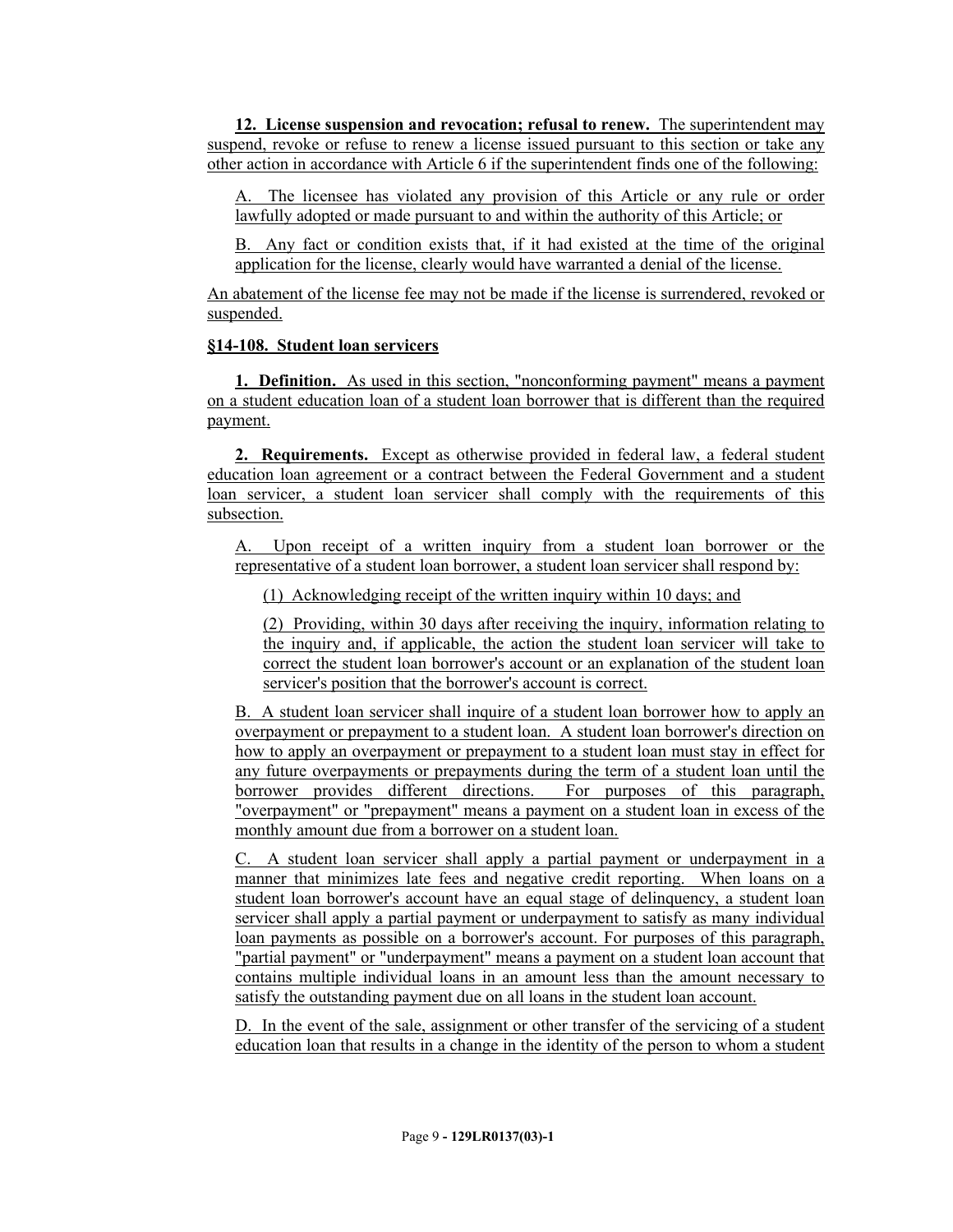loan borrower is required to send payments or direct any communication concerning the student education loan:

(1) As a condition of the sale, assignment or transfer, the student loan servicer shall require the new student loan servicer to honor all benefits originally represented as available to the student loan borrower during the repayment of the student education loan and preserve the availability of such benefits, including any benefits for which the student loan borrower has not yet qualified;

(2) Within 45 days after the sale, assignment or transfer, the student loan servicer shall transfer to the new student loan servicer all information regarding the student loan borrower, the account of the student loan borrower and the student education loan of the student loan borrower, including the repayment status of the student loan borrower and any benefits associated with the student education loan of the student loan borrower; and

(3) The sale, assignment or transfer of the servicing of the student education loan must be completed at least 7 days before the next payment on the loan is due.

E. A student loan servicer that obtains the right to service a student education loan shall adopt policies and procedures to verify that the student loan servicer has received all information regarding the student loan borrower, the account of the student loan borrower and the student education loan of the student loan borrower, including, but not limited to, the repayment status of the student loan borrower and any benefits associated with the student education loan of the student loan borrower.

F. A student loan servicer shall evaluate a student loan borrower for a repayment program based on income prior to placing the borrower in forbearance or default, if a repayment program based on income is available to the borrower.

**3. Prohibited acts.** A student loan servicer may not:

A. Directly or indirectly employ a scheme, device or artifice to defraud or mislead student loan borrowers;

B. Engage in an unfair or deceptive practice toward any person or misrepresent or omit any material information in connection with the servicing of a student education loan, including, but not limited to, misrepresenting the amount, nature or terms of any fee or payment due or claimed to be due on a student education loan, the terms and conditions of the loan agreement or the borrower's obligations under the loan;

C. Obtain property by fraud or misrepresentation;

D. Misapply student education loan payments to the outstanding balance of a student education loan;

E. Provide inaccurate information to a credit bureau, thereby harming the determination of a student loan borrower's creditworthiness;

F. Fail to report both the favorable and unfavorable payment history of a student loan borrower to a nationally recognized consumer credit bureau at least annually if the student loan servicer regularly reports information to such a credit bureau;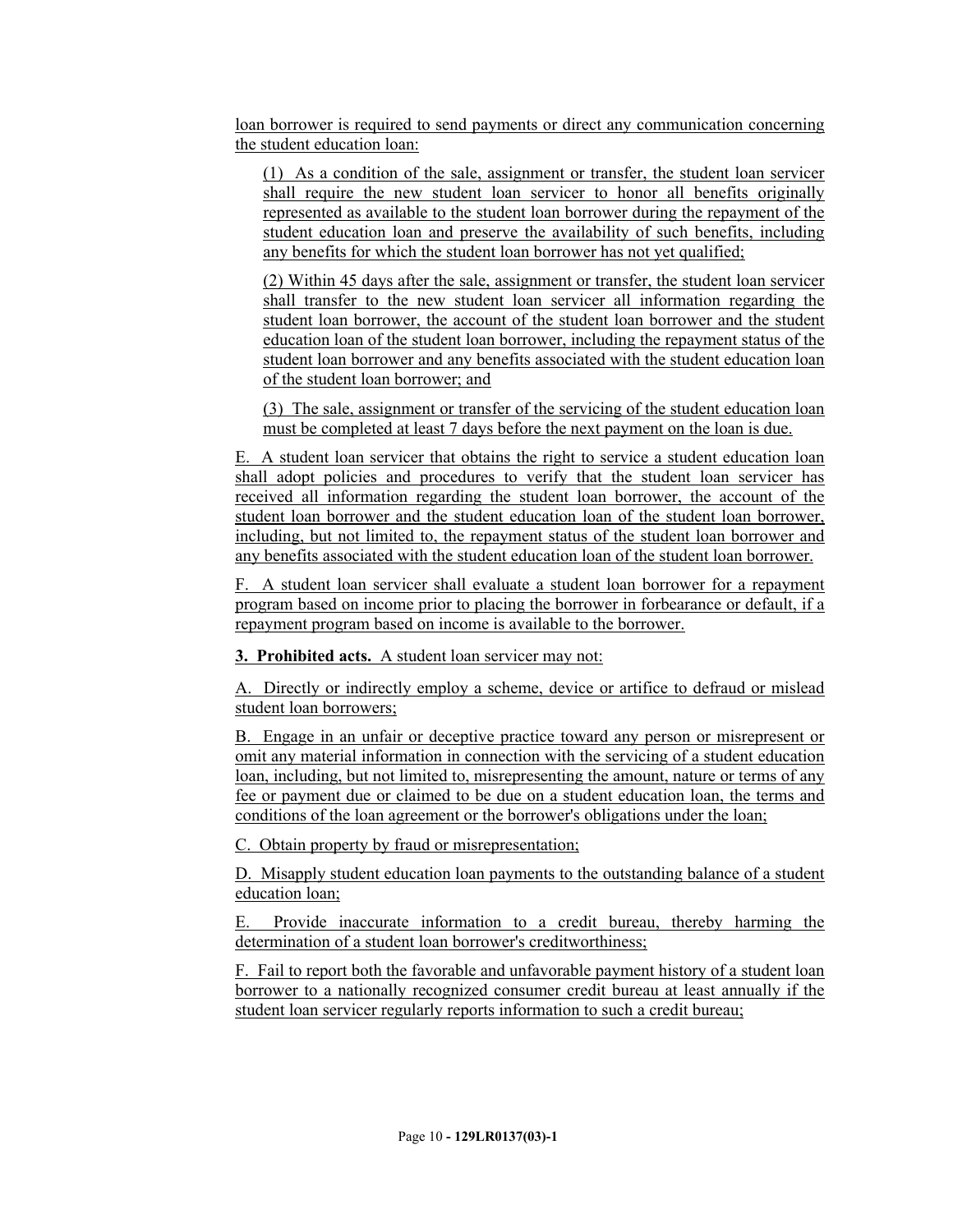G. Refuse to communicate with an authorized representative of a student loan borrower who provides a written authorization signed by the student loan borrower, except that the student loan servicer may adopt procedures reasonably related to verifying that the representative is in fact authorized to act on behalf of the student loan borrower;

H. Make any false statement or omit a material fact in connection with information or reports filed with a governmental agency or in connection with an investigation conducted by the superintendent or another governmental agency;

Fail to respond within 15 days to communication from the student loan ombudsman, or within a shorter reasonable time as the student loan ombudsman may request in the communication; or

J. Fail to respond within 15 days to a student loan borrower complaint submitted to the servicer by the student loan ombudsman. If necessary, a student loan servicer may request additional time, up to 45 days, as long as the request is accompanied by an explanation of why additional time is reasonable and necessary.

**4. Penalties.** A violation of this section is an unfair trade practice under the Maine Unfair Trade Practices Act and is subject to the enforcement and penalty provisions contained in that Act.

A. A student loan servicer that fails to comply with any requirement imposed under this section with respect to a student loan borrower is liable in an amount equal to the sum of:

(1) Any actual damages sustained by the borrower as result of the failure;

(2) A monetary award equal to 3 times the total amount the student loan servicer collected from the borrower;

(3) Punitive damages as the court may allow; and

(4) In the case of any successful action by the borrower to enforce the liability set out in this subsection, the costs of the action, together with reasonable attorney's fees as determined by the court.

B. The remedies provided in this subsection are not intended to be the exclusive remedies available to a student loan borrower, nor must the borrower exhaust any administrative remedies provided under this subsection or any other applicable law before proceeding under this subsection.

# **§14-109. Superintendent powers and duties**

**1. Investigations and examinations.** The superintendent has the authority to conduct investigations and examinations as follows.

A. For purposes of initial licensing, license renewal, license suspension, license revocation or termination or general or specific inquiry or investigation to determine compliance with this Article, the superintendent may access, receive and use any books, accounts, records, files, documents, information or evidence belonging to a licensee or person under examination, including, but not limited to, criminal, civil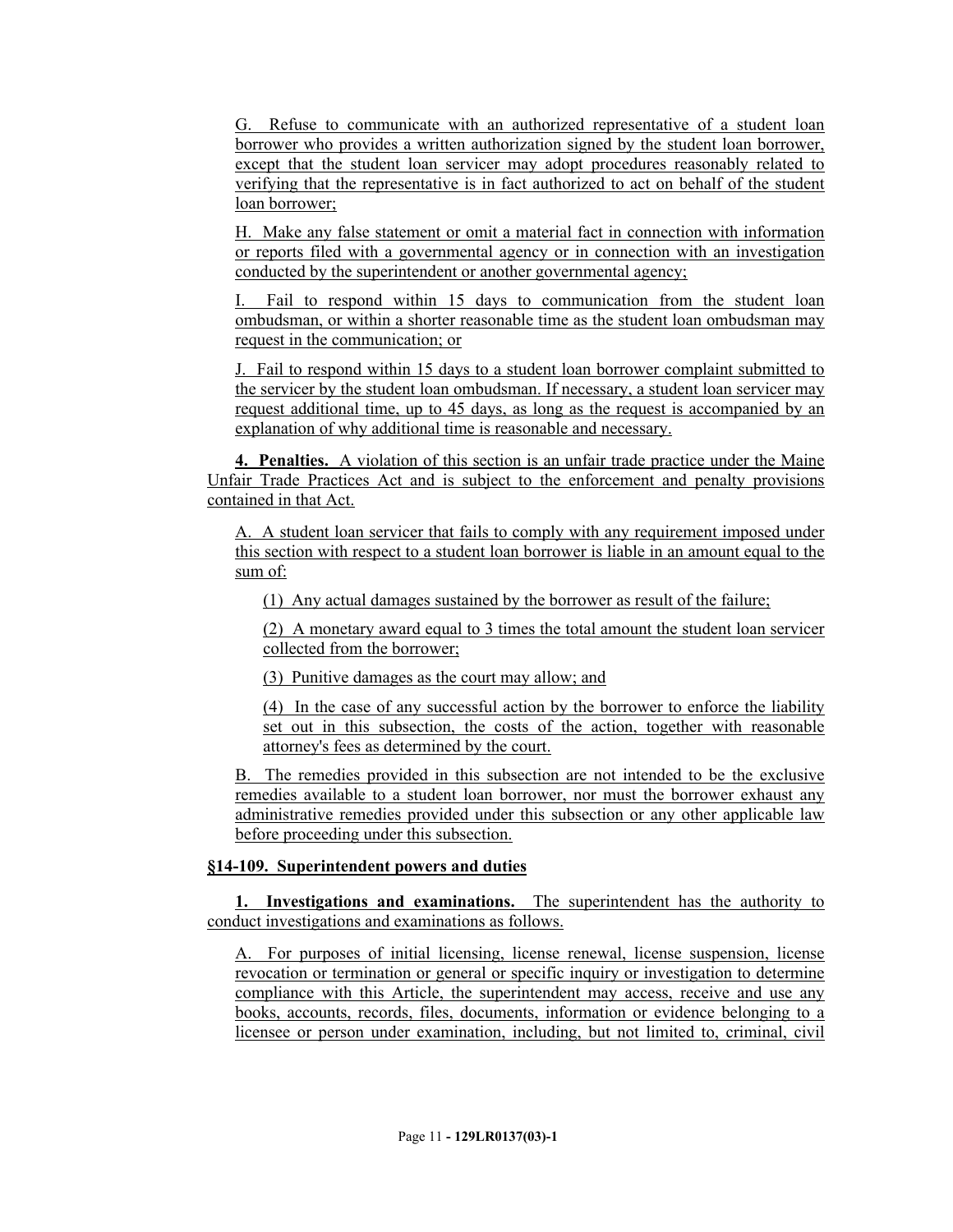and administrative history information; personal history and experience information, including independent credit reports obtained from a consumer reporting agency described in Section 603(p) of the federal Fair Credit Reporting Act, 15 United States Code, Section 1681a; and any other documents, information or evidence the superintendent considers relevant to the inquiry or investigation regardless of the location, possession, control or custody of such documents, information or evidence.

B. For the purposes of investigating violations or complaints arising under this Article or for the purposes of examination, the superintendent may review, investigate or examine any licensee or person subject to this Article as often as necessary in order to carry out the purposes of this Article. The superintendent may direct, subpoena or order the attendance of and examine under oath any person whose testimony may be required about the student education loan or the business or subject matter of any such examination or investigation and may direct, subpoena or order the person to produce books, accounts, records, files and any other documents the superintendent considers relevant to the inquiry.

C. In making an examination or investigation authorized by this section, the superintendent may control access to any documents and records of the licensee or person under examination or investigation. The superintendent may take possession of the documents and records or place a person in exclusive charge of the documents and records in the place where they are usually kept. During the period of control, a person may not remove or attempt to remove any of the documents and records except pursuant to a court order or with the consent of the superintendent. Unless the superintendent has reasonable grounds to believe the documents or records of the licensee or person have been, or are at risk of being, altered or destroyed for purposes of concealing a violation of this Article, the licensee or owner of the documents and records may have access to the documents or records as necessary to conduct its ordinary business affairs.

D. In order to carry out the purposes of this section, the superintendent may:

(1) Retain attorneys, accountants or other professionals and specialists as examiners, auditors or investigators to conduct or assist in the conduct of examinations or investigations;

(2) Enter into agreements or relationships with other government officials or regulatory associations in order to improve efficiencies and reduce regulatory burden by sharing resources, standardized or uniform methods or procedures and documents, records, information or evidence obtained under this section;

(3) Use, hire, contract for or employ public or privately available analytical systems, methods or software to examine or investigate the licensee or person subject to this Article;

(4) Accept and rely on examination or investigation reports made by other government officials, within or without this State; and

(5) Accept audit reports made by an independent certified public accountant for the licensee or person subject to this Article in the course of that part of the examination covering the same general subject matter as the audit and may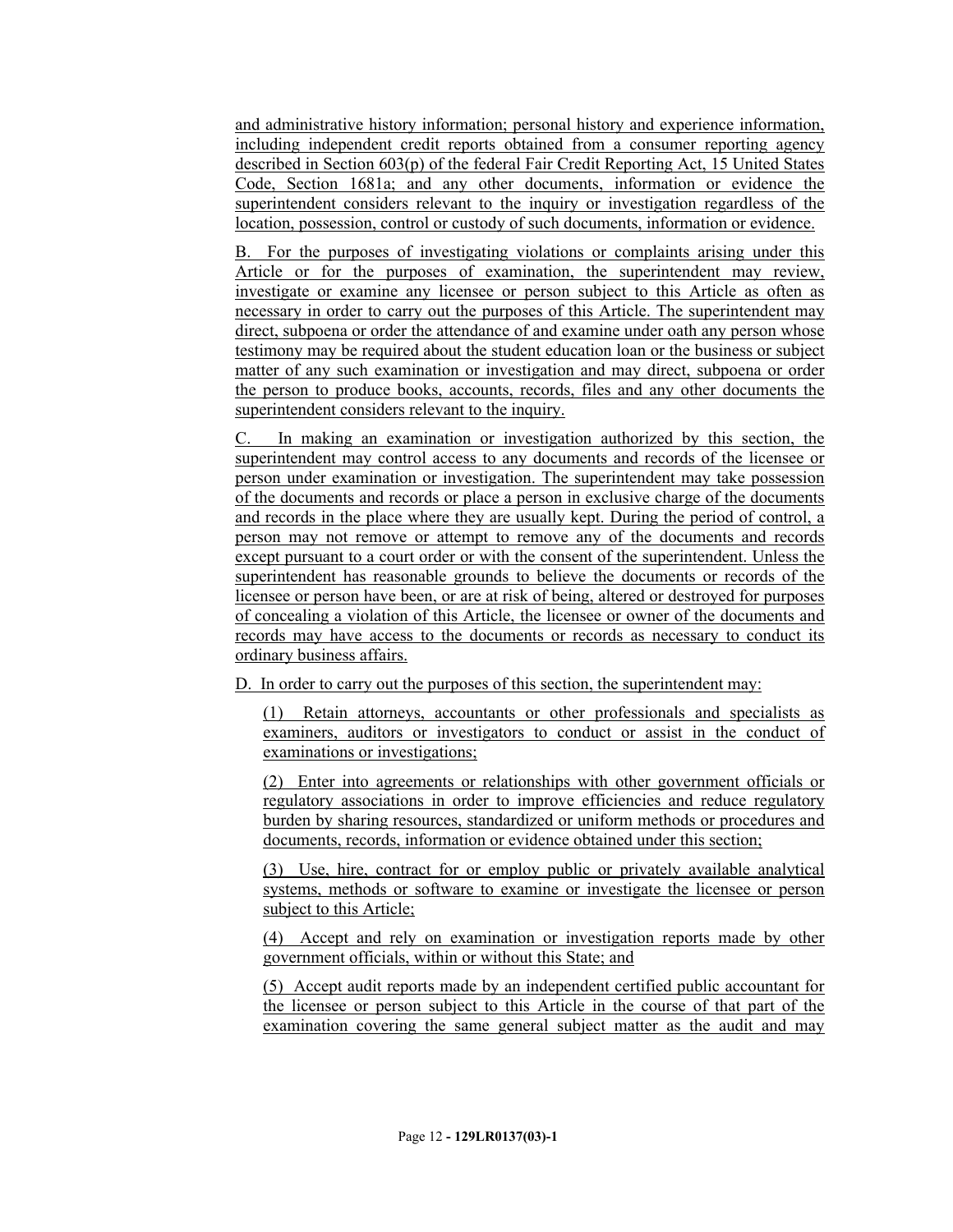incorporate the audit report in a report of examination, report of investigation or other writing of the superintendent.

E. A licensee or person subject to investigation or examination under this section may not knowingly withhold, abstract, remove, mutilate or destroy any books, physical records, computer records or other information relating to information regulated under this Article.

F. Whenever it appears to the superintendent that a person has violated, is violating or is about to violate a provision of this Article or a rule adopted pursuant to this Article or that a licensee or an owner, director, officer, member, partner, shareholder, trustee, employee or agent of the licensee has committed fraud, engaged in dishonest activities or made a misrepresentation, the superintendent may take action against the person or licensee in accordance with Article 6.

G. The costs of an investigation conducted by the superintendent must be paid by the licensee or person being investigated.

H. The superintendent shall adopt rules to implement this Article. Rules adopted pursuant to this paragraph are routine technical rules as defined in Title 5, chapter 375, subchapter 2-A.

### **§14-110. Compliance with federal law**

A student loan servicer shall comply with all applicable federal laws and regulations relating to student education loan servicing, including, but not limited to, the federal Truth in Lending Act, 15 United States Code, Sections 1601 to 1667f (2010), as amended, and the regulations adopted pursuant to that Act. In addition to any other remedies provided by law, a violation of that Act or regulations adopted pursuant to that Act is a violation of this section and a basis upon which the superintendent may take enforcement action pursuant to this Article.

### **§14-111. Funding**

The superintendent shall internally track any license, examination and investigation fees collected pursuant to this Article and any funds received from any public or private source. The superintendent shall use these funds to cover the costs of carrying out the duties of this Article, and funds received may not be used for any other purpose.

**Sec. 3. Appropriations and allocations.** The following appropriations and allocations are made.

### **PROFESSIONAL AND FINANCIAL REGULATION, DEPARTMENT OF**

### **Bureau of Consumer Credit Protection 0091**

Initiative: Provides allocation for expenses associated with the licensing, examination and investigation of student loan servicers, including travel, training, supplies and general operating expenses.